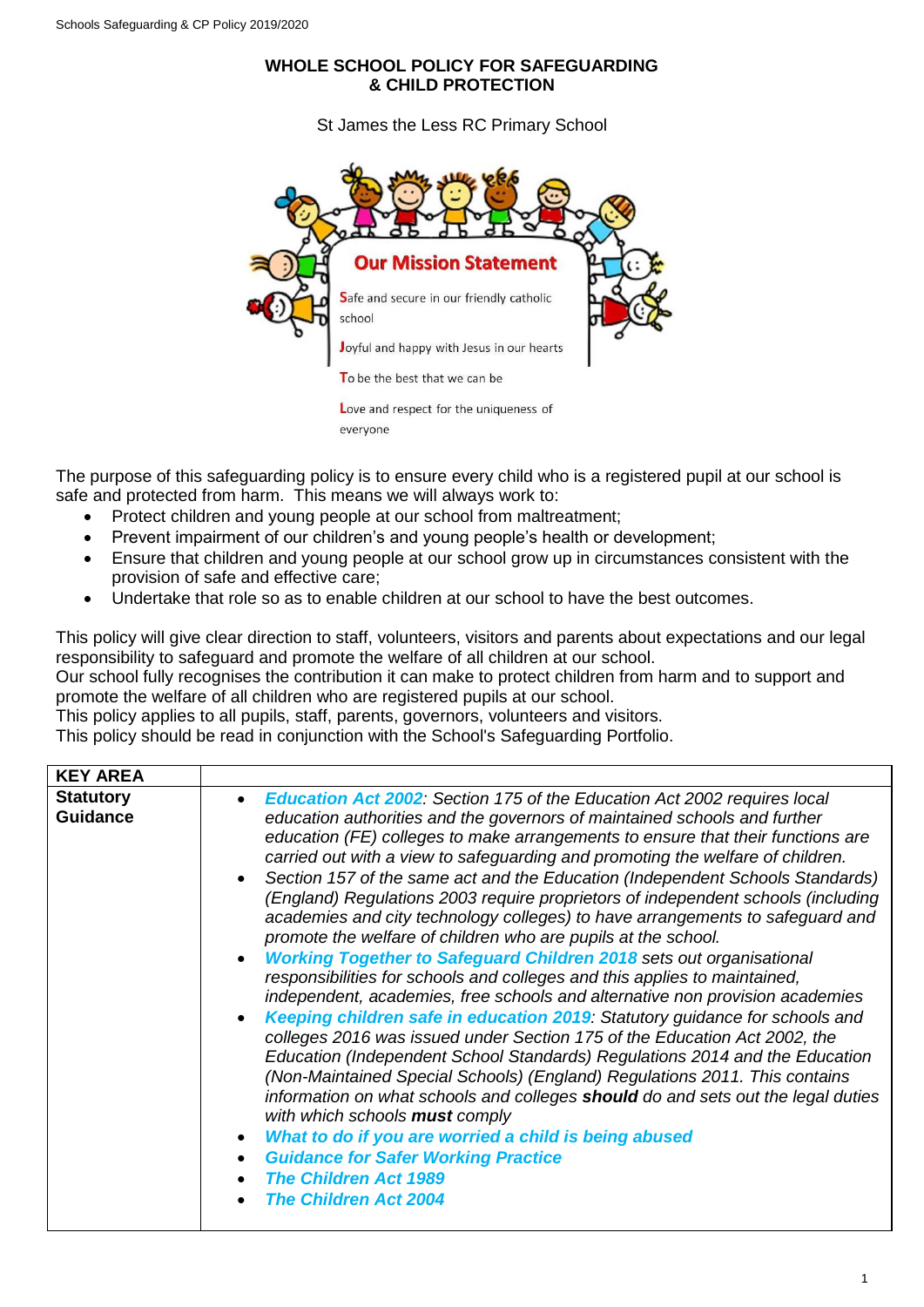| <b>Ethos</b>            | St James the Less RC Primary School recognises that high self-esteem,<br>confidence, peer support and clear lines of communication with trusted adults<br>helps all children, especially those at risk of, or suffering abuse. We therefore<br>ensure that:<br>• ALL staff, volunteers and governors contribute to an ethos where children feel<br>secure and safe and have these two words in the first line of our mission<br>statement<br>ALL children have opportunities to communicate and know that they are listened<br>tΩ<br>ALL children's wishes, feelings and views will be taken into account when<br>$\bullet$<br>decisions are being made about how to keep them safe<br>ALL children know that they can communicate with any adult in school if they are<br>worried or in difficulty<br>ALL staff and volunteers will contribute to providing a curriculum which will equip<br>$\bullet$<br>children with the skills they need to stay safe and be able to communicate when<br>they do not feel safe<br>ALL staff and volunteers will contribute to providing a curriculum which will help<br>children develop an attitude which will enable them to enter adulthood<br>successfully and reach their full potential<br>ALL staff, volunteers and governors will establish effective, supportive and |
|-------------------------|--------------------------------------------------------------------------------------------------------------------------------------------------------------------------------------------------------------------------------------------------------------------------------------------------------------------------------------------------------------------------------------------------------------------------------------------------------------------------------------------------------------------------------------------------------------------------------------------------------------------------------------------------------------------------------------------------------------------------------------------------------------------------------------------------------------------------------------------------------------------------------------------------------------------------------------------------------------------------------------------------------------------------------------------------------------------------------------------------------------------------------------------------------------------------------------------------------------------------------------------------------------------------------------------------------------------|
| Roles &                 | positive relationships with parents, carers, pupils and professionals<br>St James the Less RC Primary School is committed to providing the relevant                                                                                                                                                                                                                                                                                                                                                                                                                                                                                                                                                                                                                                                                                                                                                                                                                                                                                                                                                                                                                                                                                                                                                                |
| <b>Responsibilities</b> | personnel with clear and explicit roles and responsibilities to ensure<br>accountability when safeguarding children. We therefore ensure that:<br>All adults, including volunteers, working in or on behalf of the school will:<br>Demonstrate an understanding that safeguarding is everyone's responsibility<br>$\bullet$<br>Maintain and demonstrate a mind set of "it could happen here"<br>$\bullet$<br>Do all they can within the capacity of their role, to keep ensure that children are<br>$\bullet$<br>protected from harm<br>Do all they can within the capacity of their role, to ensure that children grow up in<br>circumstances consistent with safe and effective care<br>Do all they can within the capacity of their role, to ensure that children have the<br>best outcomes<br>Report cases of suspected abuse to the DSL. This will be done as soon as<br>possible using the school's agreed format<br>Report lower level concerns to the DSL using the school's agreed format<br>Monitor all pupils, particularly those that are deemed vulnerable<br>$\bullet$<br>Report any concerns regarding adults conduct to the DSL or Headteacher<br>$\bullet$                                                                                                                                        |
|                         | The Governing Body will:<br>Ensure that the policies, procedures and training in St James the Less RC<br><b>Primary School are effective and comply with the law at all times</b><br>Ensure that safeguarding policies and procedures are followed by all staff<br>Put in place safeguarding responses in cases where children go missing from<br>$\bullet$<br>education<br>Appoint a DSL and back-ups and ensure that they are provided with appropriate<br>support, funding, resources and time to carry out their role<br>Ensure the school or college contributes to inter-agency working in line with<br>$\bullet$<br>statutory guidance Working together to safeguard children<br>Ensure that safeguarding procedures take into account local guidance including<br>$\bullet$<br><b>Risk Management Toolkit and Lancashire Continuum of Need and</b><br><b>Thresholds Guidance</b><br>Ensure that staff members undergo safeguarding training at induction<br>Ensure that DSLs and all staff, volunteers and Governors are trained and updated<br>$\bullet$<br>regarding safeguarding regularly in compliance with Keeping Children Safe in<br><b>Education</b><br>ensure that children are safe online by ensuring that appropriate filters and                                                             |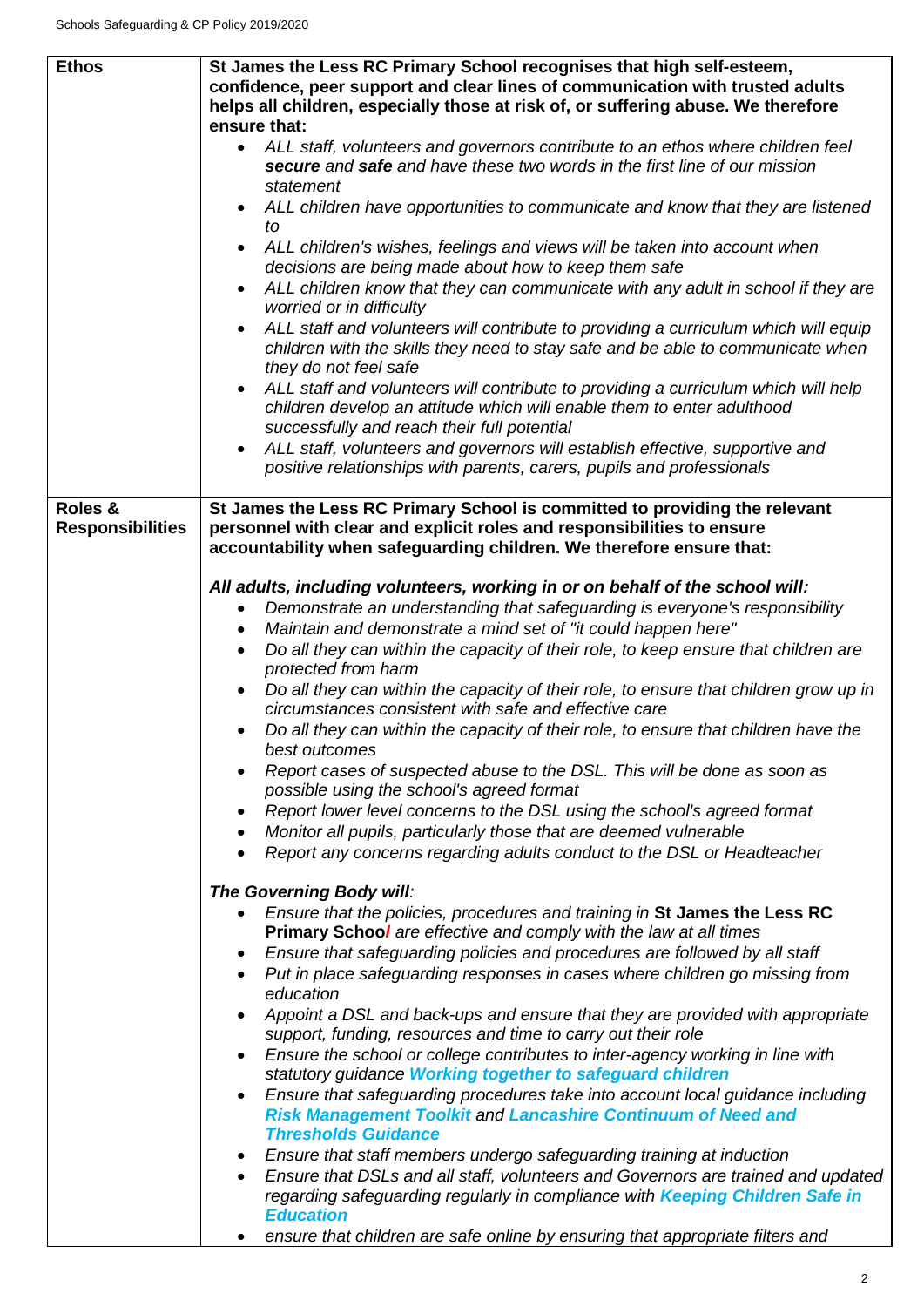|                                         | monitoring systems are in place<br>ensure that children are taught about safeguarding<br>٠<br>prevent people who pose a risk of harm from working with children<br>ensure there are procedures in place to handle allegations against teachers,<br>headteachers, principals, volunteers and other staff<br>ensure staff in school are aware of, and policies reflect, an understanding of<br>specific issues such as peer on peer abuse and safeguarding children with<br>disabilities and special educational needs<br>ensure that all practice and procedures operate with the best interests of the child |  |
|-----------------------------------------|--------------------------------------------------------------------------------------------------------------------------------------------------------------------------------------------------------------------------------------------------------------------------------------------------------------------------------------------------------------------------------------------------------------------------------------------------------------------------------------------------------------------------------------------------------------------------------------------------------------|--|
|                                         | at their heart                                                                                                                                                                                                                                                                                                                                                                                                                                                                                                                                                                                               |  |
|                                         | appoint a designated teacher to promote the education of CLA                                                                                                                                                                                                                                                                                                                                                                                                                                                                                                                                                 |  |
|                                         | ensure that all staff are aware of safeguarding issues and vulnerabilities<br>associated with CLA                                                                                                                                                                                                                                                                                                                                                                                                                                                                                                            |  |
|                                         | The DSLs will:                                                                                                                                                                                                                                                                                                                                                                                                                                                                                                                                                                                               |  |
|                                         | take lead responsibility for safeguarding and child protection<br>manage referrals to Children's Social Care, Police and other agencies<br>٠                                                                                                                                                                                                                                                                                                                                                                                                                                                                 |  |
|                                         | work with others in order to improve outcomes for children<br>٠                                                                                                                                                                                                                                                                                                                                                                                                                                                                                                                                              |  |
|                                         | attend DSL training every 2 years<br>٠                                                                                                                                                                                                                                                                                                                                                                                                                                                                                                                                                                       |  |
|                                         | undertake Prevent awareness training<br>٠                                                                                                                                                                                                                                                                                                                                                                                                                                                                                                                                                                    |  |
|                                         | update their skills and knowledge on a regular basis, but at least annually<br>٠                                                                                                                                                                                                                                                                                                                                                                                                                                                                                                                             |  |
|                                         | raise awareness of safeguarding throughout school<br>٠                                                                                                                                                                                                                                                                                                                                                                                                                                                                                                                                                       |  |
|                                         | ensure that this policy is reviewed annually and is available publicly<br>٠<br>maintain, update and amend the school's safeguarding portfolio regularly<br>$\bullet$                                                                                                                                                                                                                                                                                                                                                                                                                                         |  |
|                                         | ensure that parents are aware of schools responsibilities regarding safeguarding<br>and child protection                                                                                                                                                                                                                                                                                                                                                                                                                                                                                                     |  |
|                                         | maintain accurate safeguarding records that are stored securely<br>٠                                                                                                                                                                                                                                                                                                                                                                                                                                                                                                                                         |  |
|                                         | be available during school hours<br>٠                                                                                                                                                                                                                                                                                                                                                                                                                                                                                                                                                                        |  |
|                                         | arrange cover of DSL role for any out of hours/out of term activities<br>٠                                                                                                                                                                                                                                                                                                                                                                                                                                                                                                                                   |  |
|                                         | represent school in multi-agency meetings<br>be provided with appropriate support and supervision in order to carry out the role                                                                                                                                                                                                                                                                                                                                                                                                                                                                             |  |
|                                         | safely and effectively                                                                                                                                                                                                                                                                                                                                                                                                                                                                                                                                                                                       |  |
| Induction,                              | St James the Less RC Primary School is committed to providing staff and                                                                                                                                                                                                                                                                                                                                                                                                                                                                                                                                      |  |
| <b>Training &amp;</b><br><b>Updates</b> | volunteers with the skills and knowledge needed to safeguard children. We<br>therefore ensure that:                                                                                                                                                                                                                                                                                                                                                                                                                                                                                                          |  |
|                                         | ALL staff and volunteers will receive Level 1 & 2 Safeguarding Training on                                                                                                                                                                                                                                                                                                                                                                                                                                                                                                                                   |  |
|                                         | induction using LCC Safeguarding Induction Pack which includes Keeping<br><b>Children Safe in Education (Part One), Guidance for Safer Working Practice,</b><br><b>Code of Conduct and Whistleblowing Policy.</b>                                                                                                                                                                                                                                                                                                                                                                                            |  |
|                                         | ALL staff and volunteers will receive Level 1 & 2 Safeguarding Training annually                                                                                                                                                                                                                                                                                                                                                                                                                                                                                                                             |  |
|                                         | the DSL/s will provide ALL staff, volunteers and governors with regular                                                                                                                                                                                                                                                                                                                                                                                                                                                                                                                                      |  |
|                                         | safeguarding updates                                                                                                                                                                                                                                                                                                                                                                                                                                                                                                                                                                                         |  |
|                                         | ALL staff, volunteers and governors will read and show an understanding of any                                                                                                                                                                                                                                                                                                                                                                                                                                                                                                                               |  |
|                                         | updates that are provided<br>DSLs will attend DSL training every 2 years                                                                                                                                                                                                                                                                                                                                                                                                                                                                                                                                     |  |
|                                         | DSLs will update their knowledge, skills and understanding of relevant                                                                                                                                                                                                                                                                                                                                                                                                                                                                                                                                       |  |
|                                         | safeguarding issues on a regular basis                                                                                                                                                                                                                                                                                                                                                                                                                                                                                                                                                                       |  |
|                                         | the main DSL will undertake Prevent awareness training<br>$\bullet$                                                                                                                                                                                                                                                                                                                                                                                                                                                                                                                                          |  |
|                                         | at least one member of staff and one governor will attend Safer Recruitment<br>٠<br>Training. This will be renewed at least every 5 years                                                                                                                                                                                                                                                                                                                                                                                                                                                                    |  |
|                                         | ALL staff, volunteers and governors will undertake any additional training on                                                                                                                                                                                                                                                                                                                                                                                                                                                                                                                                |  |
|                                         | matters such as Child Sexual Exploitation, Prevent, Peer on Peer abuse, Online<br>Safety etc as is deemed necessary by the SLT                                                                                                                                                                                                                                                                                                                                                                                                                                                                               |  |
|                                         | any staff member will discuss any specific training requirements or gaps in                                                                                                                                                                                                                                                                                                                                                                                                                                                                                                                                  |  |
|                                         | knowledge or understanding with the DSL/s                                                                                                                                                                                                                                                                                                                                                                                                                                                                                                                                                                    |  |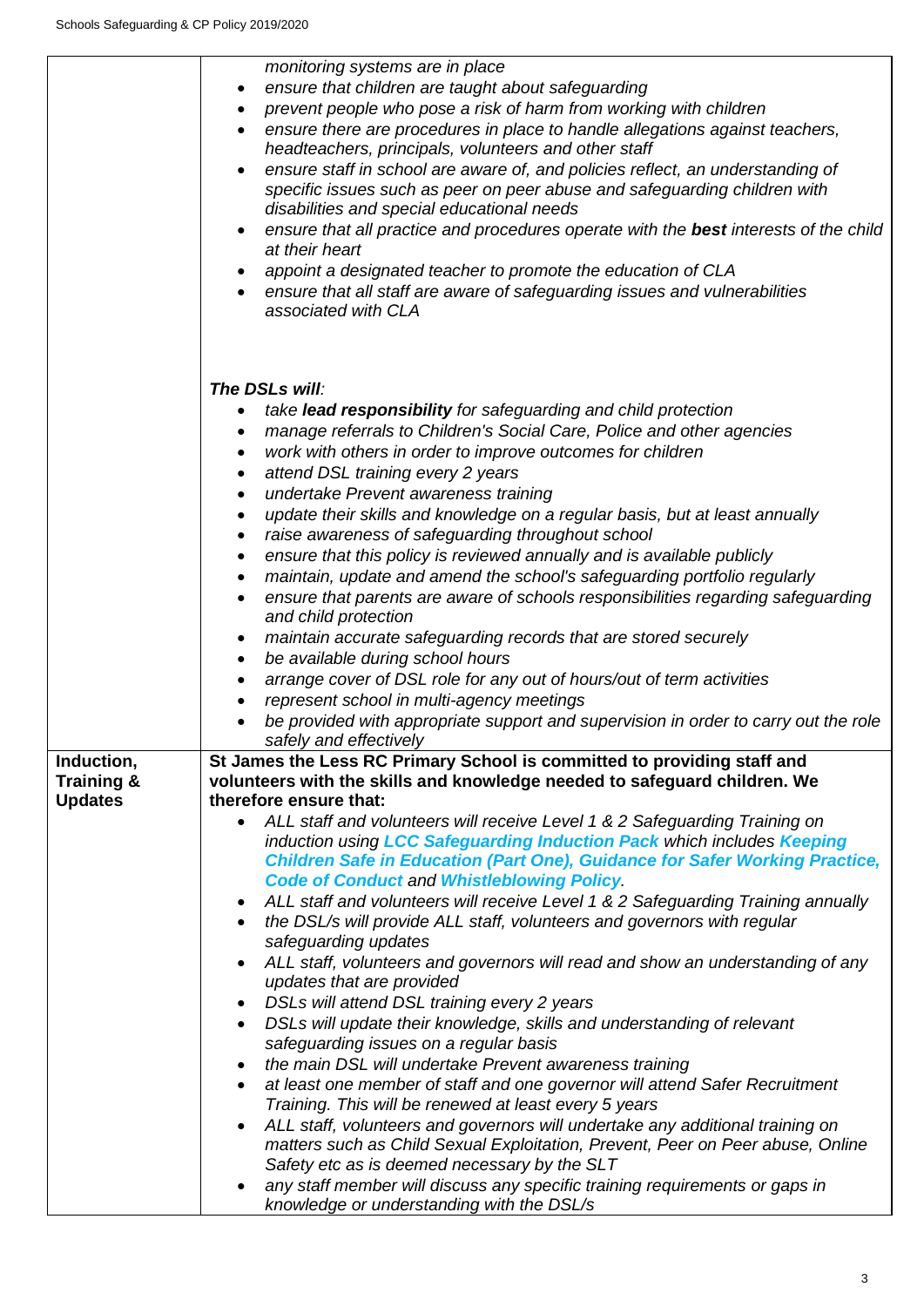| <b>Child Protection</b> | St James the Less RC Primary School is committed to PREVENTING abuse,<br>PROTECTING children from abuse and SUPPORTING those involved in cases of<br>abuse. We therefore ensure that:                                                                                             |  |  |
|-------------------------|-----------------------------------------------------------------------------------------------------------------------------------------------------------------------------------------------------------------------------------------------------------------------------------|--|--|
|                         |                                                                                                                                                                                                                                                                                   |  |  |
|                         | ALL staff and volunteers understand the importance of teaching children how to                                                                                                                                                                                                    |  |  |
|                         | keep themselves safe from all types of abuse                                                                                                                                                                                                                                      |  |  |
|                         | ALL staff and volunteers seek out opportunities that are relevant to their role, to<br>teach children the skills to keep themselves safe                                                                                                                                          |  |  |
|                         | ALL staff and volunteers make and maintain positive and supportive relationships<br>with children which enable children to feel safe and valued                                                                                                                                   |  |  |
|                         | safeguarding has a high status throughout school by being on the agenda at staff<br>meetings/briefings, information being readily available on notice boards, regular<br>updates                                                                                                  |  |  |
|                         | ALL staff feel confident in approaching DSLs to raise concerns                                                                                                                                                                                                                    |  |  |
|                         | ALL staff and volunteers have an understanding of the four categories of abuse;<br>NEGLECT, EMOTIONAL ABUSE, SEXUAL ABUSE, PHYSICAL ABUSE.                                                                                                                                        |  |  |
|                         | ALL staff and volunteers understand that there are other ways in which children<br>can be abused such as; Online, Child Sexual Exploitation, Female Genital<br>Mutilation, Honour Based Violence, Radicalisation, Trafficking, Slavery, Peer<br>Abuse, Forced Marriage and others |  |  |
|                         | ALL staff and volunteers have the knowledge, skills and expertise to recognise                                                                                                                                                                                                    |  |  |
|                         | the signs and symptoms of all types of abuse<br>DSLs keep up to date with emerging and specific safeguarding issues and update                                                                                                                                                    |  |  |
|                         | training and the School's Safeguarding Portfolio accordingly                                                                                                                                                                                                                      |  |  |
|                         | DSLs update staff and volunteers knowledge and understanding of such issues in<br>order for them to be able to identify children who are at risk of such specific<br>safeguarding issues                                                                                          |  |  |
|                         | ALL staff and volunteers will maintain and demonstrate an attitude of "it can<br>happen here"                                                                                                                                                                                     |  |  |
|                         | ALL staff and volunteers are child-centred in their practice and act in the best<br>interests of the child at all times                                                                                                                                                           |  |  |
|                         | ALL staff recognise and understand that behaviour can be a child's way of<br>communicating distress and changes to behaviour may be an indicator of abuse                                                                                                                         |  |  |
|                         | ALL staff and volunteers have the skills to respond appropriately and sensitively<br>to disclosures or allegations of abuse                                                                                                                                                       |  |  |
|                         | ALL staff and volunteers report cases of suspected abuse to the DSL. This will be<br>done as soon as possible using the school's agreed format                                                                                                                                    |  |  |
|                         | where a child is at risk of immediate harm, ALL staff understand that they must<br>refer to the Police or Children's Social Care                                                                                                                                                  |  |  |
|                         | ALL staff and visitors know how to refer to Children's Social Care                                                                                                                                                                                                                |  |  |
|                         | DSLs will make a Section 47 referral to Children's Social Care where a child is in<br>need of protection, has been significantly harmed or is at risk of significant harm,<br>using Lancashire Continuum of Need and Thresholds Guidance and Risk                                 |  |  |
|                         | <b>Management Toolkit to determine whether this threshold has been met</b>                                                                                                                                                                                                        |  |  |
|                         | this referral will be done by telephone and followed with a CSC Referral Form as<br>soon as possible                                                                                                                                                                              |  |  |
|                         | consent from parents/carers and child (if age appropriate) will be sought prior to<br>this referral, except where this will cause delay or place anyone at risk                                                                                                                   |  |  |
|                         | where consent is not given, parents and carers are informed that a referral will                                                                                                                                                                                                  |  |  |
|                         | still be made, except where this will cause delay or place anyone at risk<br>DSLs adhere to policy, procedures and guidance from the LSCB with regard to                                                                                                                          |  |  |
|                         | sharing information<br>DSLs contribute to Strategy Discussions, Strategy Meetings, Initial and Review                                                                                                                                                                             |  |  |
|                         | Child Protection Conferences, Core Group Meetings and other CP meetings<br>DSLs will attend CP meetings, produce and present reports, liaise with staff, work<br>$\bullet$                                                                                                        |  |  |
|                         | with parents, work with other agencies and ensure the voice of the child is<br>evidenced throughout these processes                                                                                                                                                               |  |  |
|                         | DSLs meet regularly to ensure that decisions made about children who are                                                                                                                                                                                                          |  |  |
|                         | subjects of CP Plans are agreed and a clear rationale for the decision is<br>documented                                                                                                                                                                                           |  |  |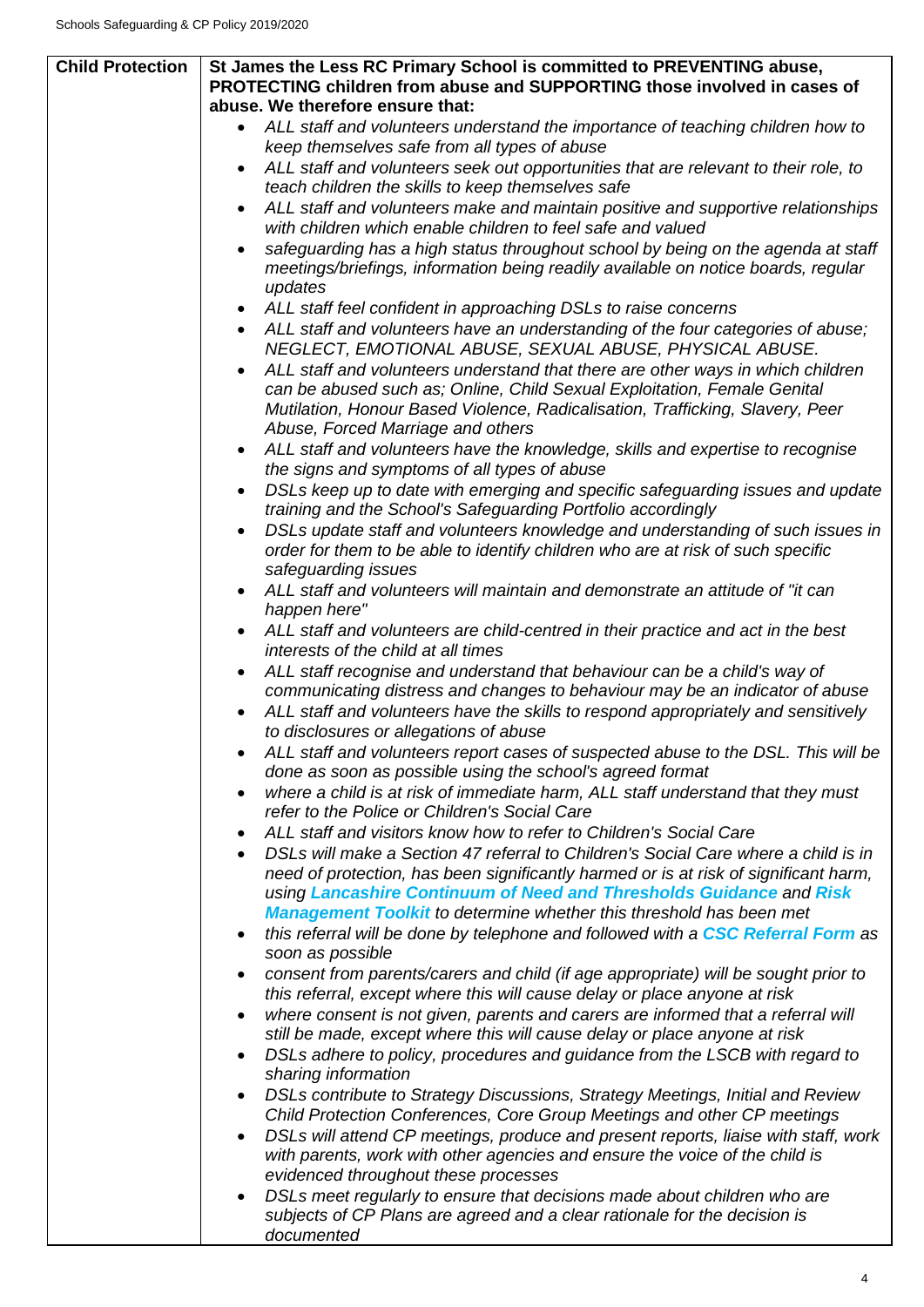|                      | a copy of the child's CP Plan is included in the child's individual safeguarding file<br>$\bullet$<br>ALL staff and volunteers will support victims of abuse in a capacity that is relevant |  |
|----------------------|---------------------------------------------------------------------------------------------------------------------------------------------------------------------------------------------|--|
|                      | to their role. This will be determined by the DSL                                                                                                                                           |  |
|                      | DSLs will determine what information staff members need to know in order to<br>safeguard and support children. This may be different information for different                              |  |
|                      | staff                                                                                                                                                                                       |  |
|                      | staff are offered appropriate support and/or supervision that is relevant to their<br>$\bullet$<br>role or involvement in particular cases                                                  |  |
|                      | communication and work with parents and carers will always be undertaken in a                                                                                                               |  |
|                      | supportive manner and in the best interests of the child                                                                                                                                    |  |
|                      | ALL staff understand that children who perpetrate abuse or display harmful                                                                                                                  |  |
|                      | behaviour should be treated as victims first and foremost and supported in the<br>same way a victim of abuse would be supported                                                             |  |
|                      | specific programmes of work and support are offered to children and families who                                                                                                            |  |
|                      | are vulnerable                                                                                                                                                                              |  |
|                      | Risk Assessments will be undertaken where a child's behaviour poses a risk to                                                                                                               |  |
|                      | others, themselves or the environment                                                                                                                                                       |  |
| <b>Child in Need</b> | St James the Less RC Primary School is committed to ensuring the appropriate                                                                                                                |  |
|                      | level of support is offered to a "Child in Need" and their family. We therefore                                                                                                             |  |
|                      | ensure that:                                                                                                                                                                                |  |
|                      | DSLs will make a Section 17 referral to Children's Social Care where Early Help<br>$\bullet$                                                                                                |  |
|                      | has not been successful in reducing risk and meeting unmet needs using                                                                                                                      |  |
|                      | <b>Lancashire Continuum of Need and Thresholds Guidance and CSC referral</b>                                                                                                                |  |
|                      | form                                                                                                                                                                                        |  |
|                      | DSLs will make a Section 17 referral to Children's Social Care where there is                                                                                                               |  |
|                      | evidence that the Level 3 threshold has been met on the Continuum of Need                                                                                                                   |  |
|                      | this will be determined and assessed by the DSL using the Lancashire                                                                                                                        |  |
|                      | <b>Continuum of Need and Thresholds Guidance and the Risk Management</b>                                                                                                                    |  |
|                      | <b>Toolkit</b>                                                                                                                                                                              |  |
|                      | DSLs will obtain parental consent for the referral and for information to be shared,                                                                                                        |  |
|                      | prior to contacting Children's Social Care<br>when consent is not given, DSLs will continue to offer Early Help, gather evidence                                                            |  |
|                      | of engagement or lack thereof, disguised compliance, impact on the child,                                                                                                                   |  |
|                      | increase in risk or level of unmet need, improvements or deteriorations                                                                                                                     |  |
|                      | DSLs will review such cases regularly and assess whether there is evidence that                                                                                                             |  |
|                      | meets Level 4 threshold on the Continuum of Need. In such cases Child                                                                                                                       |  |
|                      | <b>Protection Procedures will be followed</b>                                                                                                                                               |  |
|                      | DSLs contribute to Child in Need Meetings and Reviews<br>$\bullet$                                                                                                                          |  |
|                      | DSLs will attend CiN meetings, produce and present reports, liaise with staff,                                                                                                              |  |
|                      | work with parents, work with other agencies and ensure the voice of the child is                                                                                                            |  |
|                      | evidenced throughout these processes                                                                                                                                                        |  |
|                      | DSLs will meet regularly to ensure that decisions made about children who are<br>$\bullet$                                                                                                  |  |
|                      | subjects of CiN Plans are agreed and a clear rationale for the decision is                                                                                                                  |  |
|                      | documented                                                                                                                                                                                  |  |
|                      | a copy of the child's CiN Plan is included in the child's individual safeguarding file                                                                                                      |  |
| <b>Early Help</b>    | St James the Less RC Primary School is committed to providing our families with                                                                                                             |  |
|                      | the right help at the right time. We therefore ensure that:                                                                                                                                 |  |
|                      | ALL staff and volunteers can identify the risk factors that indicate a family or pupil                                                                                                      |  |
|                      | may benefit from Early Help                                                                                                                                                                 |  |
|                      | ALL staff and volunteers will use the school's agreed format for letting the DSL                                                                                                            |  |
|                      | know about Early Help requirements                                                                                                                                                          |  |
|                      | DSLs will undertake a CAF assessment, when appropriate, to identify what Early<br>$\bullet$                                                                                                 |  |
|                      | Help is required                                                                                                                                                                            |  |
|                      | DSLs will signpost and refer to appropriate support agencies<br>٠                                                                                                                           |  |
|                      | DSLs will lead on TAF meetings where is it appropriate for them to do so<br>٠                                                                                                               |  |
|                      | DSLs will refer to CSC where Early Help has not been successful in reducing risk<br>$\bullet$                                                                                               |  |
|                      | and meeting unmet needs using Lancashire Continuum of Need and                                                                                                                              |  |
|                      | <b>Thresholds Guidance and CSC referral form</b>                                                                                                                                            |  |
|                      | DSLs will utilise Wellbeing, Prevention and Early Help services by using Request                                                                                                            |  |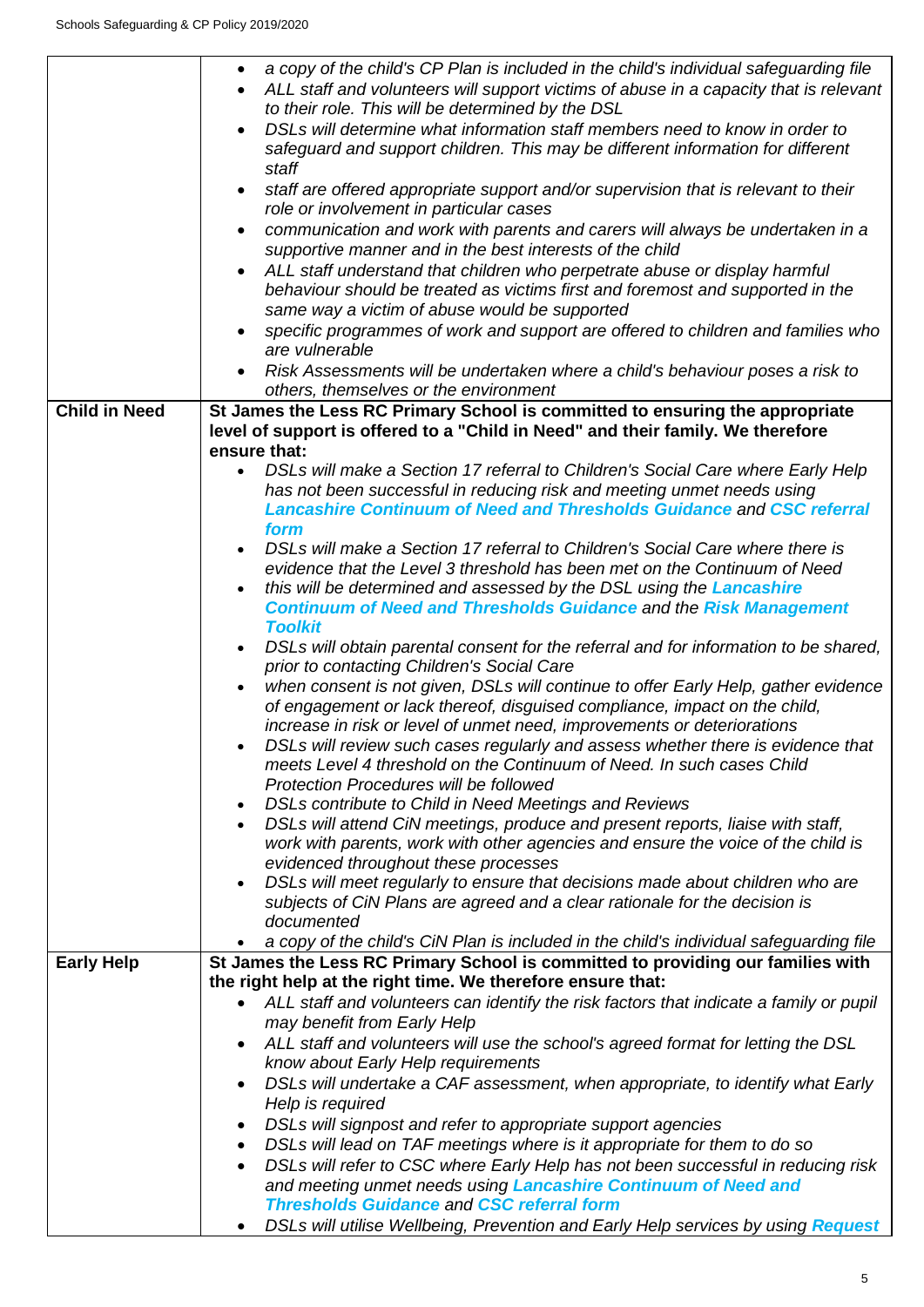|                     | for Service form                                                                                                                                 |  |  |
|---------------------|--------------------------------------------------------------------------------------------------------------------------------------------------|--|--|
|                     | DSLs and other identified staff will identify and work with any organisations that                                                               |  |  |
|                     | are relevant in meeting the needs of pupils and their families                                                                                   |  |  |
|                     | DSLs and other identified staff will initiate and maintain positive and supportive<br>$\bullet$                                                  |  |  |
|                     | relationships with parents and carers of children who may benefit from Early Help                                                                |  |  |
| <b>Specific</b>     | St James the Less RC Primary School is committed to keeping our children safe                                                                    |  |  |
| <b>Safeguarding</b> | from specific forms of abuse. We therefore ensure that:                                                                                          |  |  |
|                     |                                                                                                                                                  |  |  |
|                     | ALL staff and volunteers understand that there are specific and emerging ways in which                                                           |  |  |
|                     | children can be abused, such as:                                                                                                                 |  |  |
|                     |                                                                                                                                                  |  |  |
|                     | Radicalisation refers to the process by which a person comes to support terrorism and                                                            |  |  |
|                     | forms of extremism, there is no single way of identifying an individual who is likely to be<br>susceptible to an extremist ideology.             |  |  |
|                     |                                                                                                                                                  |  |  |
|                     | ALL staff and volunteers will have 'due regard to the need to prevent people from                                                                |  |  |
|                     | being drawn into terrorism', known as the 'Prevent Duty'                                                                                         |  |  |
|                     | ALL staff and volunteers will have a general understanding of how to identify a                                                                  |  |  |
|                     | child who may be at risk of radicalisation                                                                                                       |  |  |
|                     | ALL staff and volunteers will use professional judgement in identifying children<br>$\bullet$                                                    |  |  |
|                     | who might be at risk of radicalisation and act proportionately                                                                                   |  |  |
|                     | The school <b>Online Safety Policy</b> will ensure the safety of children by ensuring<br>$\bullet$                                               |  |  |
|                     | they cannot access terrorist and extremist material when using the internet and                                                                  |  |  |
|                     | that suitable filtering software is in place                                                                                                     |  |  |
|                     | DSLs understand when it is appropriate to make a referral to the Channel Panel                                                                   |  |  |
|                     |                                                                                                                                                  |  |  |
|                     | <b>Child Sexual Exploitation (CSE)</b> involves exploitative situations, contexts and                                                            |  |  |
|                     | relationships where young people may receive something (e.g. food, accommodation,                                                                |  |  |
|                     | drugs, alcohol, gifts or simply affection) as a result of engaging in sexual activities. The                                                     |  |  |
|                     | perpetrator will not only groom the victim (possibly over a long period of time) but will                                                        |  |  |
|                     | always hold some kind of power which increases as the exploitative relationship                                                                  |  |  |
|                     | develops. Sexual exploitation involves a degree of coercion, intimidation or enticement,                                                         |  |  |
|                     | including unwanted pressures from peers to have sex, sexual bullying including on line                                                           |  |  |
|                     | bullying (cyberbullying) and grooming. It is important to recognise that some young                                                              |  |  |
|                     | people who are being sexually exploited do not exhibit any external signs of this abuse.                                                         |  |  |
|                     |                                                                                                                                                  |  |  |
|                     | The school curriculum (whereby sexual relationships/PSHE is delivered) will<br>include relevant information around the risks associated with CSE |  |  |
|                     | The school <b>Online Safety Policy</b> will ensure the safety of children by ensuring                                                            |  |  |
|                     | $\bullet$<br>they cannot access inappropriate material when using the internet and that                                                          |  |  |
|                     | suitable filtering software is in place                                                                                                          |  |  |
|                     |                                                                                                                                                  |  |  |
|                     | <b>Honour Based Violence (HBV)</b> 'A crime or incident, which has or may have been                                                              |  |  |
|                     | committed, to protect or defend the honour of the family and/or community'. (ACPO                                                                |  |  |
|                     | Working Definition 2008) ALL staff and volunteers will have a general understanding of                                                           |  |  |
|                     | how to identify a child who may be at risk of Honour Based Violence.                                                                             |  |  |
|                     |                                                                                                                                                  |  |  |
|                     | <b>Forced Marriage</b> is one whereby one or both parties do not consent to marriage but are                                                     |  |  |
|                     | forced to do so through violence, threats or any form of coercion. Schools play an                                                               |  |  |
|                     | important role in safeguarding children from being forced to marry.                                                                              |  |  |
|                     |                                                                                                                                                  |  |  |
|                     | <b>Female Genital Mutilation (FGM)</b> is encompassed within the term Honour Based                                                               |  |  |
|                     | Violence                                                                                                                                         |  |  |
|                     |                                                                                                                                                  |  |  |
|                     | ALL staff and volunteers are aware of the "one chance rule" and will report all                                                                  |  |  |
|                     | cases of suspected Honour Based Violence to the DSL immediately                                                                                  |  |  |
|                     | FGM is illegal in the UK and a form of child abuse with long-lasting harmful                                                                     |  |  |
|                     | consequences                                                                                                                                     |  |  |
|                     | ALL staff need to be alert to the possibility of when a female pupil may be at risk                                                              |  |  |

6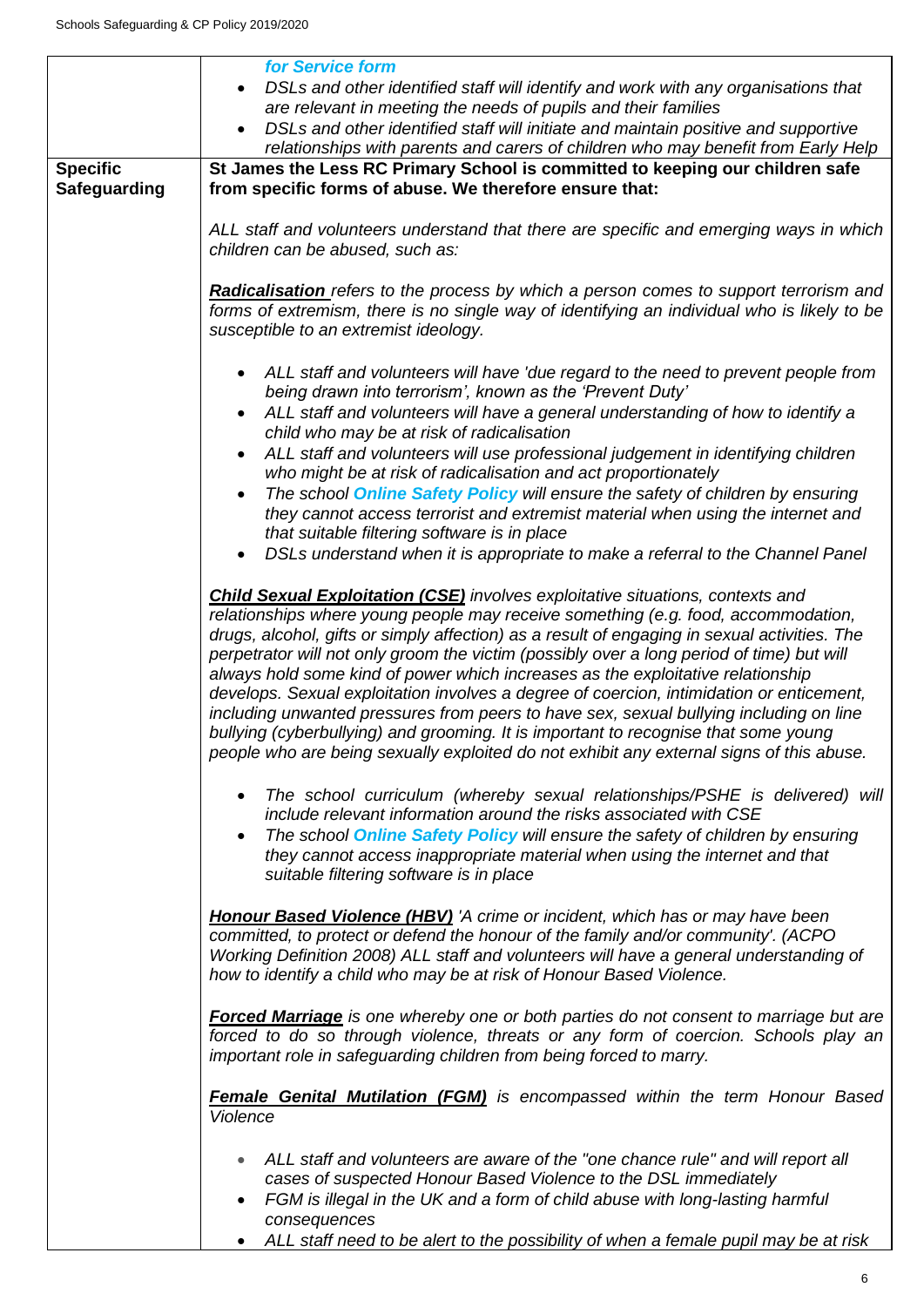*of FGM or when it may have been conducted on them*

• *DSLs must report to the police cases where they discover that an act of FGM, Forced Marriage or other HBV appears to have taken place*

*Modern Slavery The Modern Slavery Act 2015 places a new statutory duty on public authorities, including schools, to notify the National Crime Agency (NCA) (section 52 of the Act) on observing signs or receiving intelligence relating to modern slavery. The public authority (including schools) bears this obligation where it has 'reasonable grounds to believe that a person may be a victim of slavery or human trafficking'.* 

• *Staff must be aware of the above and contact the DSL should they suspect or receive information that either parents or their children may be victims of modern slavery. The DSL should then contact the NCA* 

*Peer on Peer Abuse occurs when a young person is exploited, bullied and / or harmed by their peers who are the same or similar age; everyone directly involved in peer on peer abuse is under the age of 18.*

- *ALL staff and volunteers understand that children can abuse other children*
- *ALL staff and volunteers will inform the DSL of suspected peer abuse*
- *Peer on peer abuse will be taken as seriously as any other form of abuse*
- *Physical abuse between peers will be managed under the school's Behaviour Policy*
- Emotional abuse between peers will be managed under the school's **Anti-***Bullying Policy*
- *Harmful sexual behaviour will be identified and managed using the Brook Traffic Light Tool and with support and guidance from LCC Schools Safeguarding Officer*
- *Sexting will be managed on a case by case basis using national and local guidance and advice from LCC Schools Safeguarding Officer*
- *In cases of suspected or actual peer on peer abuse a risk assessment will be undertaken and appropriate and proportionate control measures put in place to manage and reduce risk. Seek advice from LCC Schools Safeguarding Officer*
- Referrals to Children's Social Care, Police and/or other appropriate agencies will *be made where thresholds are met*

*Children Missing from Education can be a potential sign of abuse or neglect including sexual exploitation, undergoing female genital mutilation, forced marriage or travelling to conflict zones.* 

- *ALL staff and volunteers follow school procedures when a child misses education particularly on repeat occasions to help identify the risk of abuse and neglect*
- *The school Attendance Policy is up to date, reviewed annually and includes reference to CME*
- *There is an admissions policy and an attendance register*
- *The Local Authority is informed of any pupil who fails to attend school regularly, or has been absent without the schools permission for a continuous period of 10 school days or more*

*For all specific safeguarding issues, DSLs will seek advice from LCC Schools Safeguarding Officer and follow national and local guidance that can be accessed in the School's Safeguarding Portfolio:*

- *Multi Agency Statutory Guidance on FGM*
- *[http://panlancashirescb.proceduresonline.com/chapters/p\\_female\\_mutilation.html](http://panlancashirescb.proceduresonline.com/chapters/p_female_mutilation.html)*
- *Prevent Duty*
- *[http://panlancashirescb.proceduresonline.com/chapters/p\\_violent\\_extremism.html](http://panlancashirescb.proceduresonline.com/chapters/p_violent_extremism.html)*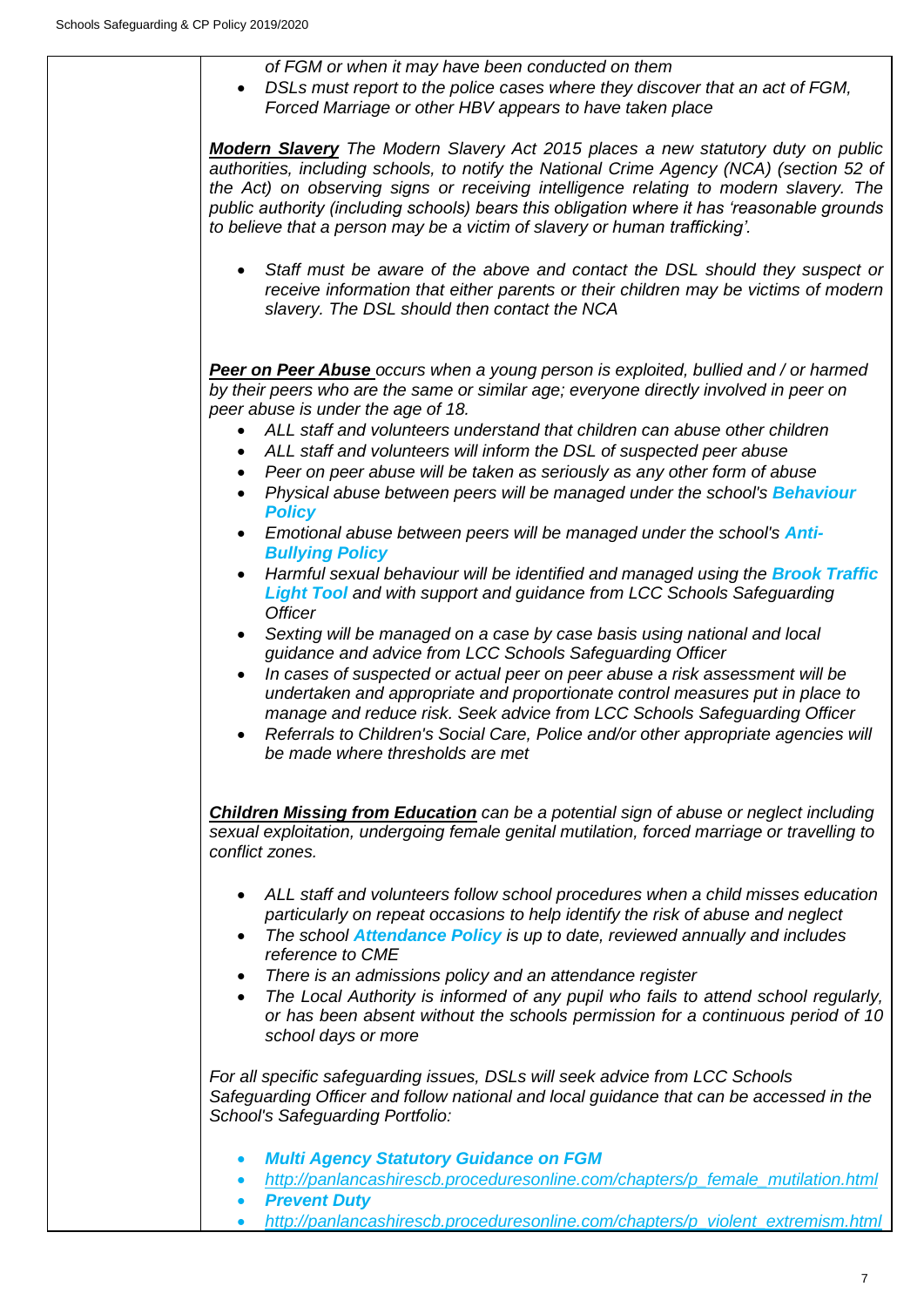|                       | http://panlancashirescb.proceduresonline.com/chapters/p_forced_marriage.html<br>$\bullet$                                                            |  |
|-----------------------|------------------------------------------------------------------------------------------------------------------------------------------------------|--|
|                       | What to do if you suspect a child is being sexually exploited<br>$\bullet$                                                                           |  |
|                       | http://panlancashirescb.proceduresonline.com/chapters/p_child_sex_exp.html<br>$\bullet$                                                              |  |
|                       | <b>Sexting in Schools Guidance</b><br>$\bullet$                                                                                                      |  |
|                       | Sexting in schools and colleges: responding to incidents and safeguarding<br>$\bullet$<br>young people                                               |  |
|                       | <b>ACPO CPAI Lead's Position on Young People Who Post Self-Taken</b>                                                                                 |  |
|                       | <b>Indecent Images</b>                                                                                                                               |  |
|                       |                                                                                                                                                      |  |
| <b>Online Safety</b>  | St James the Less RC Primary School is committed to keeping pupils safe online.                                                                      |  |
|                       | We therefore ensure that:                                                                                                                            |  |
|                       | ALL staff and volunteers understand that children can be harmed online via<br>$\bullet$                                                              |  |
|                       | hurtful and abusive messages, enticing children to engage in age inappropriate                                                                       |  |
|                       | conversations, sharing and production of indecent images or encouraging risk                                                                         |  |
|                       | taking behaviour                                                                                                                                     |  |
|                       | The school's <b>Online Safety Policy details how we keep pupils safe when using</b><br>$\bullet$                                                     |  |
|                       | the internet and mobile technology                                                                                                                   |  |
|                       | Online bullying by pupils, via texts and emails, will be treated as seriously as any                                                                 |  |
|                       | other type of bullying and will be managed through our <b>Anti-bullying / Behaviour</b>                                                              |  |
|                       | <b>Policy</b>                                                                                                                                        |  |
|                       | There is a clear and explicit procedure for dealing with mobile phones that are<br>$\bullet$<br>brought into school by children                      |  |
|                       | DfE advice; Searching, Screening and Confiscation is followed where there is                                                                         |  |
|                       | a need to search a pupil for a mobile device                                                                                                         |  |
|                       | When school become aware of an online safety issue that has occurred outside                                                                         |  |
|                       | of school, it is managed in accordance with the school Online Safety Policy                                                                          |  |
| <b>Record Keeping</b> | St James the Less RC Primary School is committed to recording all matters                                                                            |  |
|                       | relating to the welfare of children in a relevant format. We therefore ensure that:                                                                  |  |
|                       | DSLs will refer to LCC Record Keeping Guidance to assist them in creating and<br>$\bullet$                                                           |  |
|                       | maintaining accurate safeguarding records                                                                                                            |  |
|                       | there is an agreed format for reporting all matters relating to child wellbeing, from<br>$\bullet$                                                   |  |
|                       | an early help requirement or "niggle", to a disclosure of abuse                                                                                      |  |
|                       | ALL staff use the agreed format for passing on concerns                                                                                              |  |
|                       | concerns should be factual and evidence based<br>$\bullet$                                                                                           |  |
|                       | concerns should be written in ink, signed and dated                                                                                                  |  |
|                       | concerns should be passed directly to the DSL                                                                                                        |  |
|                       | ALL concern logs will be kept either in whole school safeguarding files or in an<br>٠<br>individual pupil safeguarding file                          |  |
|                       | a pupil will have an individual safeguarding file when there has been a number of<br>$\bullet$                                                       |  |
|                       | concerns, an offer of Early Help or the family is, or has been at Level 2 or above                                                                   |  |
|                       | on the Continuum of Need                                                                                                                             |  |
|                       | DSLs will record all discussions, decisions and rationale behind decisions and<br>$\bullet$                                                          |  |
|                       | sharing of information in the child's records                                                                                                        |  |
|                       | DSLs will record evidence of child's wishes, professional challenge, offers of early<br>$\bullet$                                                    |  |
|                       | help and multi-agency working                                                                                                                        |  |
|                       | when individual pupils are discussed during staff meetings, such as supervision,                                                                     |  |
|                       | staff updates or risk assessments etc. pupil information should be anonymised or<br>stored in a secure manner                                        |  |
|                       |                                                                                                                                                      |  |
|                       | all safeguarding records will be stored securely in a locked room/cabinet                                                                            |  |
|                       | only DSLs and other named staff will have access to safeguarding records<br>$\bullet$                                                                |  |
|                       | a pupil's safeguarding file will be transferred, in its entirety, to the educational<br>$\bullet$                                                    |  |
|                       | establishment where the child moves to, unless there is ongoing legal action                                                                         |  |
|                       | the safeguarding file will be hand delivered to the DSL at the receiving school. If                                                                  |  |
|                       | this is not possible, the safeguarding file will be sent by recorded delivery                                                                        |  |
|                       | a receipt will be obtained at time of transfer and the responsibility for the<br>$\bullet$<br>safeguarding records will pass to the receiving school |  |
|                       | the educational establishment where the pupil attends at statutory school leaving                                                                    |  |
|                       | age (18) will securely retain the safeguarding records until the child's $25th$                                                                      |  |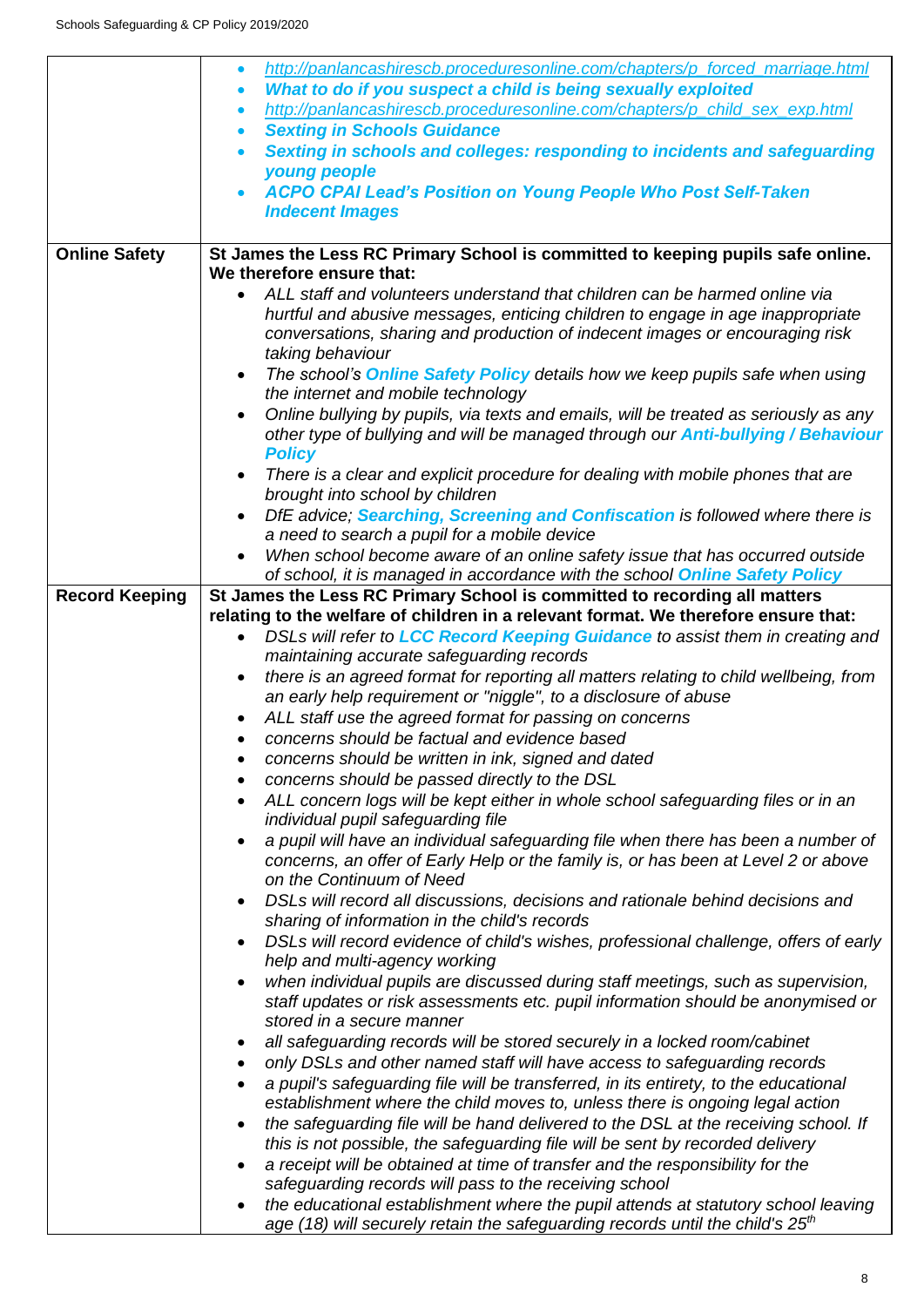|                                    | birthday. Safeguarding records will then be destroyed securely                                                                                                                                                                                                                                                   |
|------------------------------------|------------------------------------------------------------------------------------------------------------------------------------------------------------------------------------------------------------------------------------------------------------------------------------------------------------------|
|                                    | advice will be sought from legal services and/or Schools Safeguarding Officer if<br>any staff are unclear about any aspects of safeguarding record keeping                                                                                                                                                       |
| <b>Safer</b><br><b>Recruitment</b> | St James the Less RC Primary School is committed to keeping pupils safe by<br>ensuring that adults who work or volunteer in school are safe to do so. We<br>therefore ensure that:                                                                                                                               |
|                                    | LCC Human Resources guidance is adhered to, to ensure that there is a strong                                                                                                                                                                                                                                     |
|                                    | reference and commitment to safeguarding during advertisement, selection and<br>recruitment of new staff                                                                                                                                                                                                         |
|                                    | at least one governor and one staff member have attended Safer Recruitment<br>Training in the last 5 years                                                                                                                                                                                                       |
|                                    | there are at least 2 people on each selection panel and at least one person on<br>every selection panel has attended Safer Recruitment Training                                                                                                                                                                  |
|                                    | ALL staff will monitor the conduct of all adults who come into contact with children<br>at school and report any concerns to the DSL, headteacher or Chair of Governors<br>as appropriate                                                                                                                        |
|                                    | relevant, proportionate and lawful checks are undertaken on all adults who<br>regularly work at, or visit the school                                                                                                                                                                                             |
|                                    | a Single Central Record is kept of checks that are undertaken on all adults who<br>regularly work at, or visit the school                                                                                                                                                                                        |
|                                    | the SCR is stored securely and only accessed by designated staff and governors<br>٠                                                                                                                                                                                                                              |
|                                    | DSLs/HT/Safeguarding Governor/Chair of Governors should evidence regular<br>oversight/scrutiny of the SCR using the <b>SCR Audit Sheet</b>                                                                                                                                                                       |
|                                    | evidence of staff members identity, required qualifications and the right to work in<br>the UK will be kept in individual personnel files                                                                                                                                                                        |
|                                    | covering (umbrella) letters will be obtained from agencies and other employers<br>that provide staff to work in school                                                                                                                                                                                           |
|                                    | individual identity checks will be undertaken on those staff detailed above to<br>$\bullet$<br>ensure they are employees of the named agency/employer                                                                                                                                                            |
|                                    | a transfer of control agreement will be used where other agencies/organisations<br>use school premises and are not operating under school's safeguarding policies<br>and procedures                                                                                                                              |
|                                    | adults who are involved in the management or provision of child care of children<br>in Early Years, or in out of school provision for children up to 8 years old, will<br>make a declaration that they are not disqualified under the Child Care Act 2006.                                                       |
|                                    | this declaration will be renewed annually and evidenced using LCC Declaration<br>Form. This form will be retained and stored securely                                                                                                                                                                            |
|                                    | when an issue is declared, advice will be sought from Ofsted about the need to<br>apply for a waiver. If a waiver is necessary, a risk assessment will be carried out<br>and proportionate measures put in place until a waiver has been issued or<br>matters resolved otherwise disqualification @ofsted.gov.uk |
|                                    | advice will be sought from Human Resources, LADO and/or Schools                                                                                                                                                                                                                                                  |
|                                    | Safeguarding Officer if any staff are unclear about any aspects of Safer<br>Recruitment                                                                                                                                                                                                                          |
| <b>Allegations of</b><br>abuse     | St James the Less RC Primary School understands that when an allegation is<br>made against a member of staff, set procedures must be followed. We therefore<br>ensure that:                                                                                                                                      |
|                                    | all staff are aware of the requirement to, and process of referring allegations<br>against staff to the headteacher                                                                                                                                                                                              |
|                                    | all staff are aware of the requirement to, and process of referring allegations<br>against the headteacher to the nominated Governor                                                                                                                                                                             |
|                                    | The headteacher and/or Chair of Governors will discuss the allegation with the<br>Local Authority Designated Officer (LADO)                                                                                                                                                                                      |
|                                    | LSCB procedures for dealing with allegations against staff will be followed<br>http://panlancashirescb.proceduresonline.com/chapters/p_allegations.html                                                                                                                                                          |
|                                    | All staff remember that the welfare of the child is paramount and that they have a<br>duty to inform the DSL if any adult's conduct gives cause for concern                                                                                                                                                      |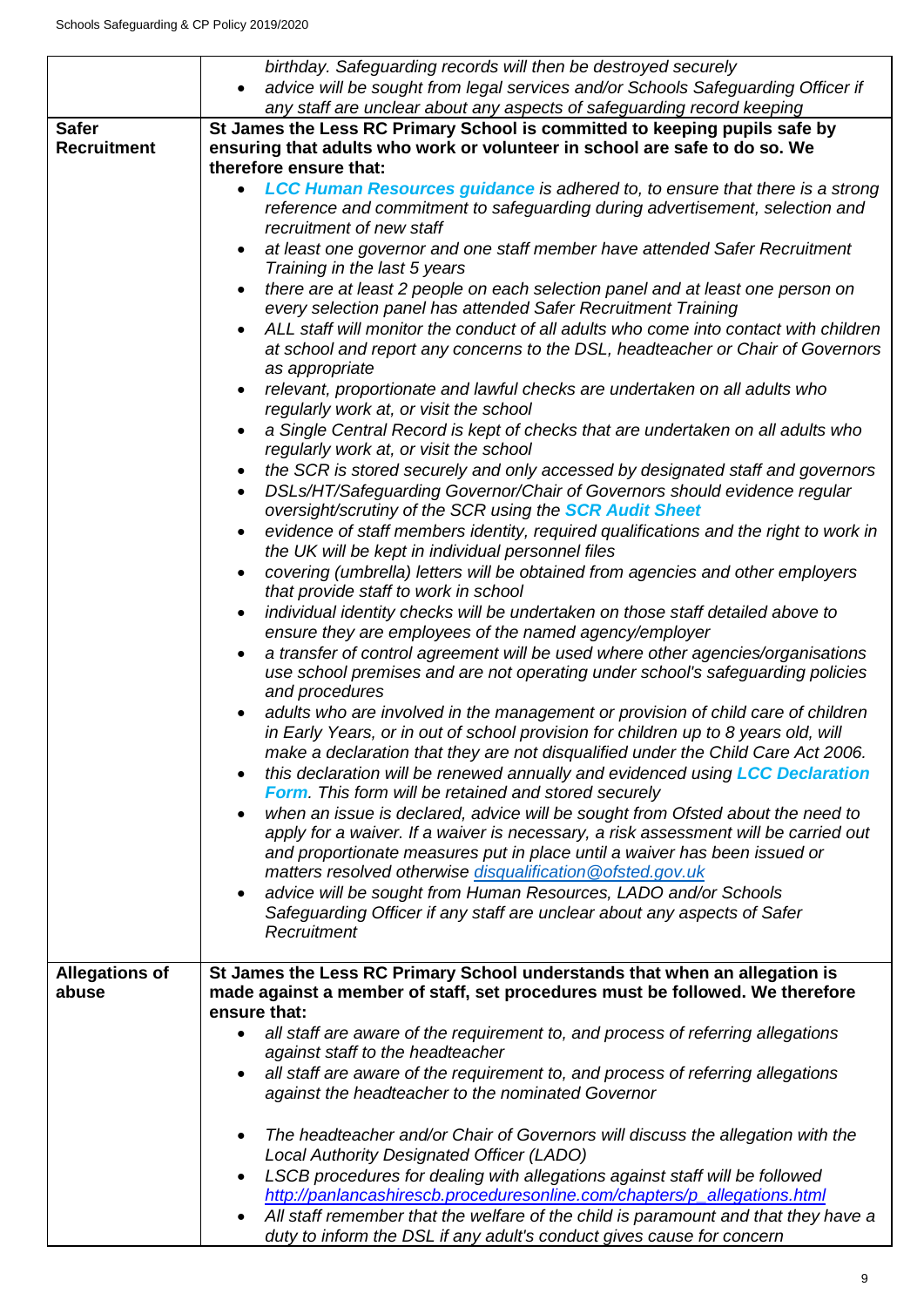|                                                               | All concerns of poor practice or possible child abuse by colleagues should be<br>reported to the headteacher.                                                                                                                                                                           |  |  |
|---------------------------------------------------------------|-----------------------------------------------------------------------------------------------------------------------------------------------------------------------------------------------------------------------------------------------------------------------------------------|--|--|
|                                                               | Complaints about the headteacher should be reported to the Chair of Governors<br>$\bullet$<br>All staff are aware of the school's Whistleblowing Policy which enables staff to<br>$\bullet$<br>raise concerns or allegations in confidence and for a sensitive enquiry to take<br>place |  |  |
| <b>Visitors</b>                                               | St James the Less RC Primary School is committed to keeping pupils safe by<br>ensuring that visitors to school do not pose a risk to children at our school. We                                                                                                                         |  |  |
|                                                               | therefore ensure that:                                                                                                                                                                                                                                                                  |  |  |
|                                                               | visitors to school sign in and wear lanyard identification or stickers for large<br>groups to indicate they have done so                                                                                                                                                                |  |  |
|                                                               | ALL staff and children, where appropriate, will challenge visitors to school who<br>$\bullet$<br>are not wearing correct identification                                                                                                                                                 |  |  |
|                                                               | visitors sign out and remove/hand in their identification when they leave the<br>$\bullet$<br>school                                                                                                                                                                                    |  |  |
|                                                               | visitors are aware of who to speak to if they are worried about a child during their<br>visit                                                                                                                                                                                           |  |  |
|                                                               | visitors are accompanied during their visit, when children are present, unless they<br>٠<br>have undergone relevant checks and these are accepted and verified by DSL or<br>headteacher                                                                                                 |  |  |
|                                                               | visitors will behave in a way that is compliant with the school's Code of Conduct<br>$\bullet$<br>visitors will not use mobile phones or other similar electronic devices during their<br>visit unless agreed by the headteacher or DSL.                                                |  |  |
|                                                               | visitors will not initiate contact or conversations with pupils unless this is relevant<br>٠<br>and appropriate to the reason for their visit                                                                                                                                           |  |  |
|                                                               | when there are several visitors to the school at the same time (such as for an<br>$\bullet$<br>assembly etc) there will be adequate staff supervision of children and visitors. A<br>risk assessment will be undertaken if deemed necessary or appropriate                              |  |  |
|                                                               | when visitors are undertaking activities with children, content of the activity will be<br>$\bullet$<br>agreed with the headteacher or DSL, prior to the visit                                                                                                                          |  |  |
| <b>Cameras, Mobile</b><br><b>Phones and</b><br><b>Devices</b> | (This section is legally applicable to all early years' settings) (The Early Years<br><b>Foundation Stage, EYFS 2014)</b><br>All settings are advised to retain this section within their policy.                                                                                       |  |  |
|                                                               | St James the Less RC Primary School is committed to keeping pupils safe by<br>ensuring that electronic devices such as cameras, phones and tablets are used in<br>an appropriate manner. School will therefore ensure that:                                                             |  |  |
|                                                               | parental consent is obtained to take and use photographs and/or videos of<br>$\bullet$<br>children                                                                                                                                                                                      |  |  |
|                                                               | parental consent is obtained for photographs to be taken by the media for use in<br>relation to promoting or publishing the school                                                                                                                                                      |  |  |
|                                                               | separate parental consent is obtained if any other agency requests to take<br>$\bullet$<br>photographs of any child                                                                                                                                                                     |  |  |
|                                                               | parental consent will be valid for 5 years but may be sought more regularly at the<br>$\bullet$<br>discretion of the headteacher                                                                                                                                                        |  |  |
|                                                               | images will be uploaded to, and stored in a secure place for a relevant amount of<br>$\bullet$<br>time, this may be for longer than the child is at school if appropriate                                                                                                               |  |  |
|                                                               | photographs and videos of children are only taken to provide evidence of their<br>$\bullet$<br>achievements for developmental records or for other school related purposes<br>staff, visitors, volunteers and students do not use their own mobile phones to take<br>$\bullet$          |  |  |
|                                                               | or record any images of children                                                                                                                                                                                                                                                        |  |  |
|                                                               | the school's digital camera/s or memory cards must not leave the school setting<br>٠<br>unless this is agreed by the headteacher for official school business                                                                                                                           |  |  |
|                                                               | photos are printed/uploaded in the setting by staff and once done images are t<br>٠<br>immediately removed from the cameras memory                                                                                                                                                      |  |  |
|                                                               | parents are reminded frequently of the risks associated with posting images of<br>$\bullet$<br>children to social media                                                                                                                                                                 |  |  |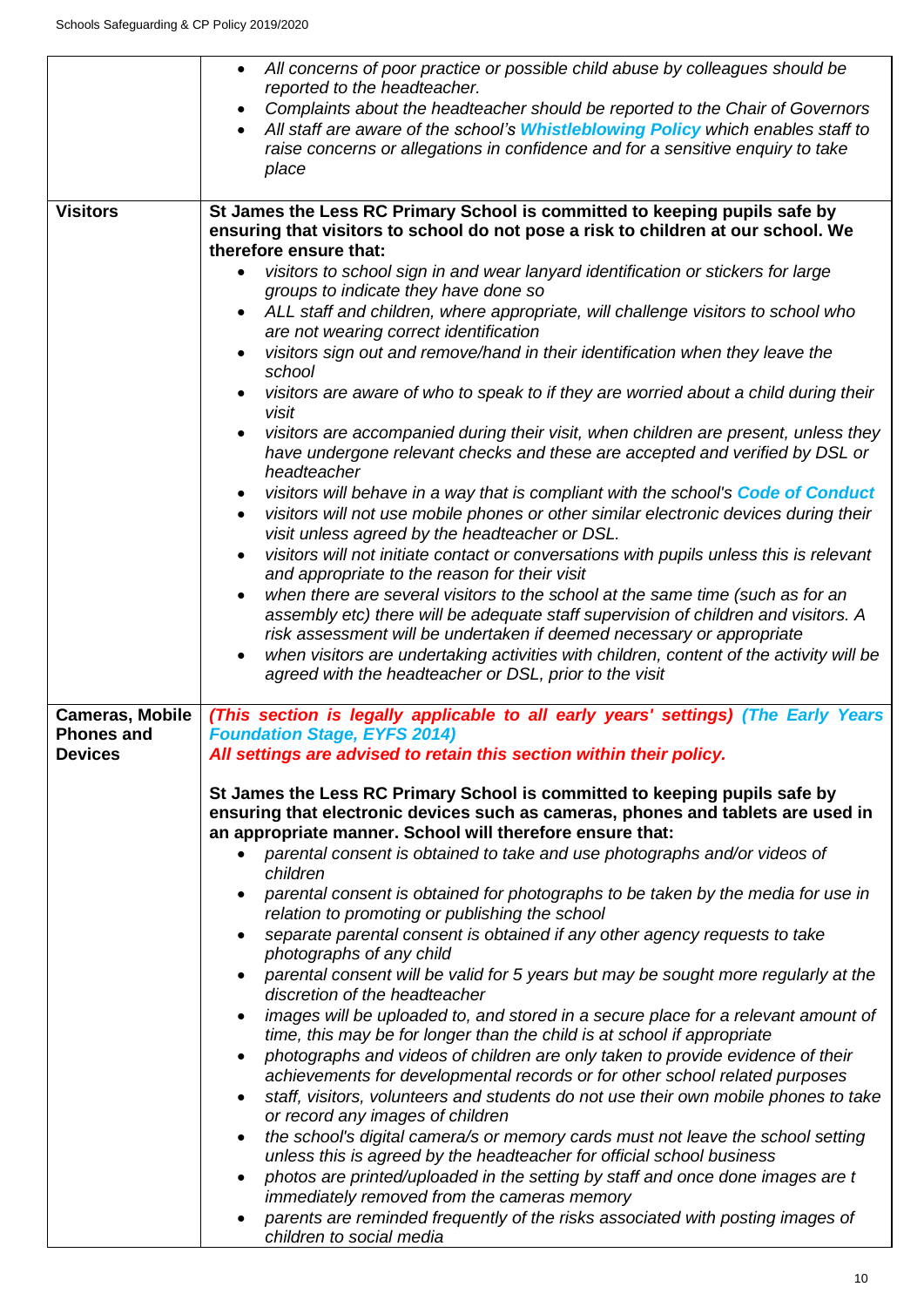$\mathbf{r}$ 

|                                                        | parents are reminded frequently that they are not permitted to distribute or post<br>images that contain children other than their own<br>staff, volunteers and visitors will not use mobile phones in toilet or changing areas<br>The Code of Conduct and/or Acceptable Use/Behaviour Policy will outline<br>when and where staff, volunteers and visitors can use their mobile phones<br>ALL staff, volunteers and visitors will adhere to the above policies and failure to<br>do so will be addressed appropriately by the headteacher and/or the Governing<br>Body<br>Pupils' use of mobile phones and other devices will be managed under the<br>school's Home/School Agreement/Acceptable Use/Behaviour Policy/Online<br><b>Safety Policy/Mobile Phone Policy</b><br>DFE Advice; Searching, Screening and Confiscation is followed where there is<br>a need to search a pupil for a mobile device |                                                                                      |
|--------------------------------------------------------|----------------------------------------------------------------------------------------------------------------------------------------------------------------------------------------------------------------------------------------------------------------------------------------------------------------------------------------------------------------------------------------------------------------------------------------------------------------------------------------------------------------------------------------------------------------------------------------------------------------------------------------------------------------------------------------------------------------------------------------------------------------------------------------------------------------------------------------------------------------------------------------------------------|--------------------------------------------------------------------------------------|
| <b>Review Dates</b>                                    | Policy adopted by the<br><b>Governing Body on:</b><br>Policy to be reviewed no                                                                                                                                                                                                                                                                                                                                                                                                                                                                                                                                                                                                                                                                                                                                                                                                                           | Summer 2019                                                                          |
|                                                        | later than:                                                                                                                                                                                                                                                                                                                                                                                                                                                                                                                                                                                                                                                                                                                                                                                                                                                                                              | Annual review and immediately upon new circulations<br>i.e. KCSIE 2018 / 2019 / 20?? |
| <b>Key Personnel</b><br>and Training<br><b>Details</b> | <b>Designated Safeguarding</b><br>Lead (DSL)                                                                                                                                                                                                                                                                                                                                                                                                                                                                                                                                                                                                                                                                                                                                                                                                                                                             | <b>G</b> Hall                                                                        |
|                                                        | Date DSL Training Attended                                                                                                                                                                                                                                                                                                                                                                                                                                                                                                                                                                                                                                                                                                                                                                                                                                                                               | Nov 20th 2019                                                                        |
|                                                        | <b>Back-up/Deputy DSL(s)</b>                                                                                                                                                                                                                                                                                                                                                                                                                                                                                                                                                                                                                                                                                                                                                                                                                                                                             | E Dickinson / H Langan                                                               |
|                                                        | Date DSL Training Attended                                                                                                                                                                                                                                                                                                                                                                                                                                                                                                                                                                                                                                                                                                                                                                                                                                                                               | Nov 20th 2019                                                                        |
|                                                        | <b>Prevent Lead</b>                                                                                                                                                                                                                                                                                                                                                                                                                                                                                                                                                                                                                                                                                                                                                                                                                                                                                      | <b>G</b> Hall                                                                        |
|                                                        | Date Prevent/WRAP<br>training attended                                                                                                                                                                                                                                                                                                                                                                                                                                                                                                                                                                                                                                                                                                                                                                                                                                                                   | Mar 22 <sup>nd</sup> 2019                                                            |
|                                                        | <b>Headteacher</b>                                                                                                                                                                                                                                                                                                                                                                                                                                                                                                                                                                                                                                                                                                                                                                                                                                                                                       | <b>G</b> Hall                                                                        |
|                                                        | Date safeguarding training<br>attended (state type of<br><i>training</i> )                                                                                                                                                                                                                                                                                                                                                                                                                                                                                                                                                                                                                                                                                                                                                                                                                               | DSL / Prevent /                                                                      |
|                                                        | <b>Chair Of Governors</b>                                                                                                                                                                                                                                                                                                                                                                                                                                                                                                                                                                                                                                                                                                                                                                                                                                                                                | <b>Clare Atherton</b>                                                                |
|                                                        | Date safeguarding training<br>attended (state type of<br><i>training</i> )                                                                                                                                                                                                                                                                                                                                                                                                                                                                                                                                                                                                                                                                                                                                                                                                                               | <b>LAC</b>                                                                           |
|                                                        | <b>Safeguarding Governor</b>                                                                                                                                                                                                                                                                                                                                                                                                                                                                                                                                                                                                                                                                                                                                                                                                                                                                             | <b>Clare Atherton</b>                                                                |
|                                                        | Date safeguarding training<br>attended (state type of<br>training)                                                                                                                                                                                                                                                                                                                                                                                                                                                                                                                                                                                                                                                                                                                                                                                                                                       | Jan 5th 2019                                                                         |
| <b>Useful Contacts</b>                                 | <b>LCC Schools</b>                                                                                                                                                                                                                                                                                                                                                                                                                                                                                                                                                                                                                                                                                                                                                                                                                                                                                       | Andrea Glynn 01772 531196                                                            |
|                                                        | <b>Safeguarding Officer</b>                                                                                                                                                                                                                                                                                                                                                                                                                                                                                                                                                                                                                                                                                                                                                                                                                                                                              | tammy.tywang@lancashire.gov.uk                                                       |
|                                                        | <b>Local Authority</b>                                                                                                                                                                                                                                                                                                                                                                                                                                                                                                                                                                                                                                                                                                                                                                                                                                                                                   | Tim Booth 01772 536694                                                               |